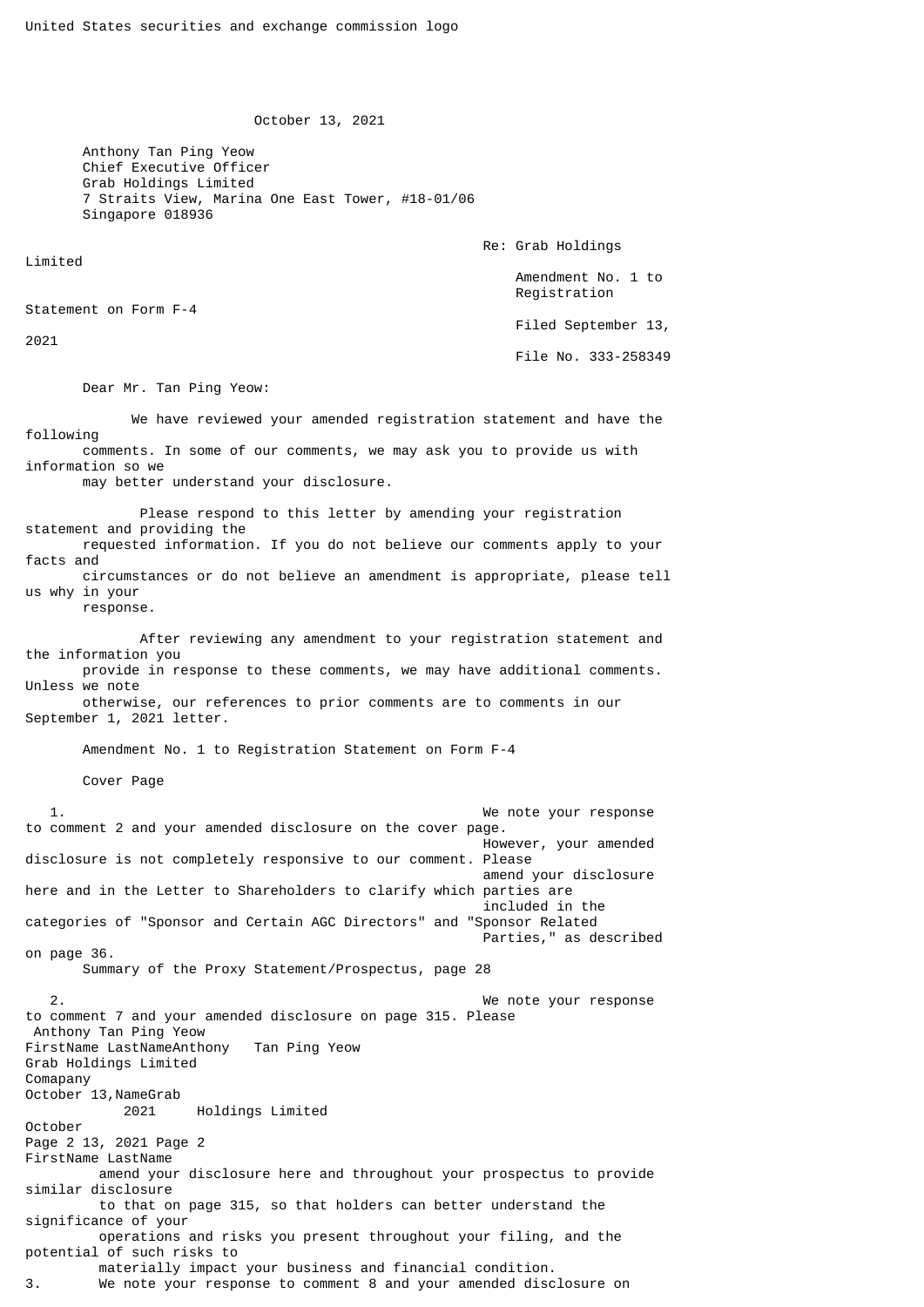pages 231, 306, 307, 312 and 315. To provide context for investors regarding the discussion of your business and risks to your business, please amend the disclosure in your prospectus summary and throughout your filing as appropriate to include similar disclosure to that provided in the amended disclosure in the above-referenced pages. Risk Factors "Grab faces intense competition . . .", page 55 4. We note your response to comment 13 and your amended disclosure on page 55; however, your disclosure is not completely responsive to our comment. Please amend your disclosure to describe how the suspension and expiration of the non-competition agreement with Didi has materially affected or is anticipated to materially affect your business moving forward. As a related matter, we note your response describing your strategic agreement with Uber, including that "[t]he Company considers the term and geographical scope of the non-competition provision to be the only term from its non competition arrangements with Uber Technologies that would be material to shareholders and investors." Therefore, it appears that your non-competition agreement with Uber is a material agreement, and should be filed with your registration statement pursuant to Item 601(b)(10) of Regulation S-K. "Grab's business is subject to numerous legal and regulatory risks . . .", page 56 5. We note your response to comment 14 and the following amended disclosures: "it is possible that Grab Thailand could be deemed to be a 'critical information infrastructure organization,' which could subject it to more stringent cybersecurity requirements and oversight;" and "in Malaysia, in order for Grab to operate GrabExpress on a nationwide scale, Grab is required to obtain a Class B license. However, Grab's application for such license was rejected due to a moratorium on new applications." Please amend your disclosure to provide additional detail regarding the specific impact of the more stringent cybersecurity requirements and oversight, and the rejection of the Class B license, on your business and operations. "Grab's entry into digital banking in Singapore . . .", page 71 6. We note your response to comment 19 including that your agreement with Singtel does not currently have any revenue-generating operations. However, you also note that certain terms of the agreement, including the S\$1.5 billion (approximately \$1.1 billion) in minimum paid-up capital as well as provision for retained losses (resulting in a total commitment by the Company and Singtel of S\$1.93 billion or approximately \$1.44 Anthony Tan Ping Yeow FirstName LastNameAnthony Tan Ping Yeow Grab Holdings Limited Comapany October 13,NameGrab 2021 Holdings Limited October Page 3 13, 2021 Page 3 FirstName LastName billion), your potential indemnification requirements and the risks resulting from Singtel's put and call options, are "key terms" for investors, which suggests that this is a material contract pursuant to Item 601(b)(10) of Regulation S-K. Please file the agreement as an exhibit to your registration statement, or explain why you believe you are not required to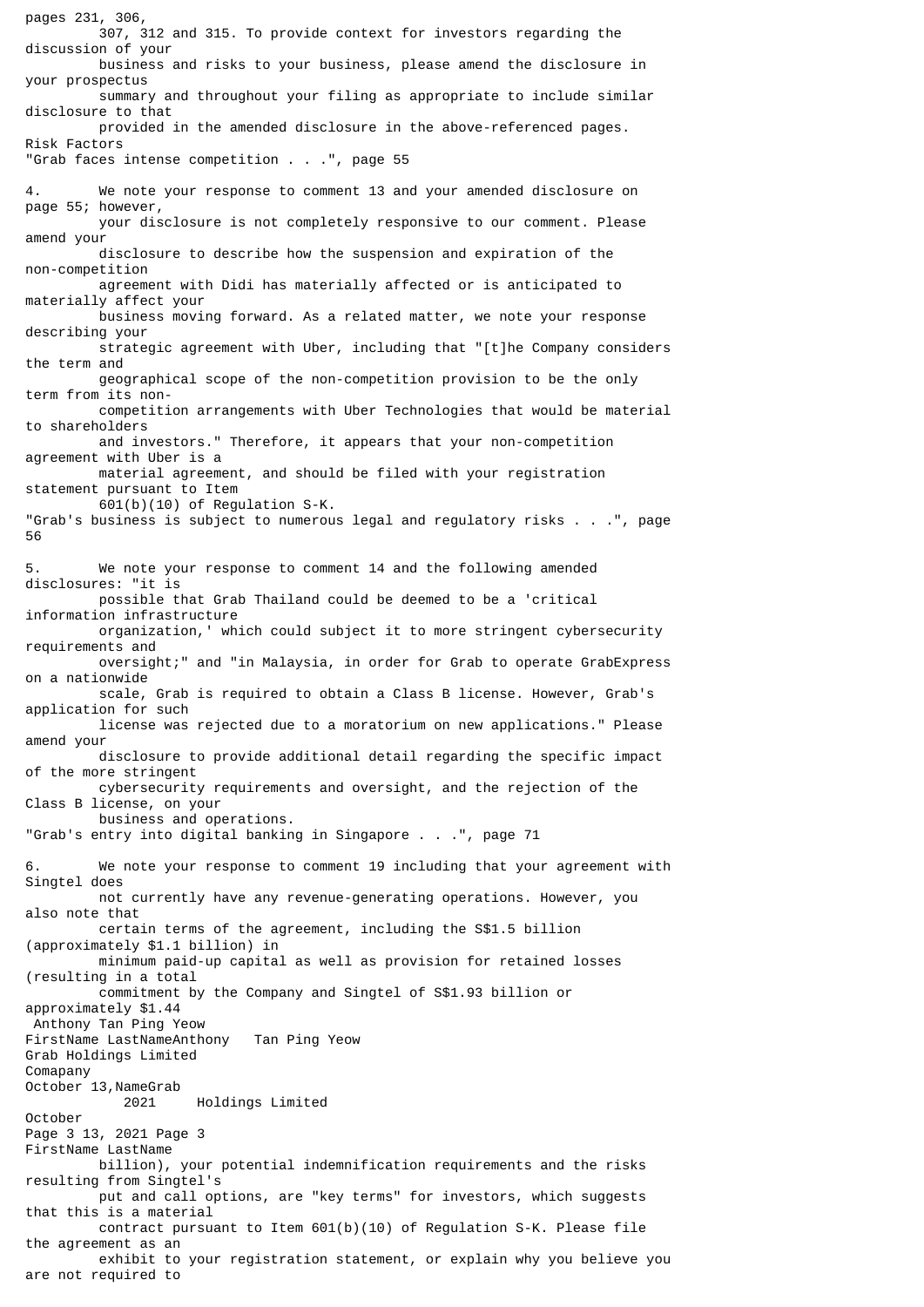do so. "Industry data, forecasts and estimates . . .", page 85 7. We note your revisions in response to comment 25, however the last sentence of the risk factor continues to state that projections and forecasts may be inaccurate and should not be relied upon. Please revise to remove this disclaimer. "The Business Combination may be completed even though . . .", page 105 8. We note your response to comment 29 and your amended disclosure on page 106. However, we are unable to find disclosure describing the contents of the Grab Disclosure Letter in your filing. Please amend your disclosure here and as appropriate throughout the filing to describe the matters set forth in the Grab Disclosure Letter. The Business Combination Proposal The Business Combination Agreement Representations and Warranties, page 133 9. We note your response to comment 32 and your amended disclosure generally describing the representations and warranties of the parties, but with separate headings for each party. As requested in our prior comment, please amend your disclosure to describe the specific material representations and warranties of Grab, AGC, GHL, AGC Merger Sub and Grab Merger Sub, rather than describing the same as "customary" and otherwise providing a general description. Background of the Business Combination, page 149 10. We note your response to comment 36 and your amended disclosure throughout this section discussing some of the alternative parties. In particular, we note the following disclosures: (1) "As of February 24, 2021, Grab received bids from four potential business combination counterparties that included AGC, Company A, Company B and Company C ('Potential Bidders');" (2) "On February 28, 2021, Evercore arranged for AGC, Company A and Company B to present their respective proposals to Grab's management;" and (3) "On March 4, 2021, representatives of Evercore presented a summary of the bids received to Grab's board of directors, and also arranged for AGC and Company A to present their proposals to Grab's board of directors thereafter." Please amend your disclosure to clarify why Company C did not present its proposal to the board, and when and why companies B and C were eliminated from potential consideration. 11. We note your response to comment 39 and your amended disclosure that the fees you have quantified in your disclosure do not include "other fees payable to such advisors in Anthony Tan Ping Yeow Grab Holdings Limited October 13, 2021 Page 4 other capacities in connection with the Business Combination." We also note that the amounts disclosed are "at least" the amounts each entity will be paid. Please describe and quantify the other fees payable to these advisors in connection with the Business Combination, and the maximum aggregate amount they will be paid for their services. 12. We note your response to comment 42 and your amended disclosures on pages 151 through 155, particularly your disclosure that "In connection with considering risks applicable to Grab and the transaction, the AGC Board and its representatives reviewed diligence reports prepared by outside advisors and discussed the findings contained therein with such outside advisors throughout the time period leading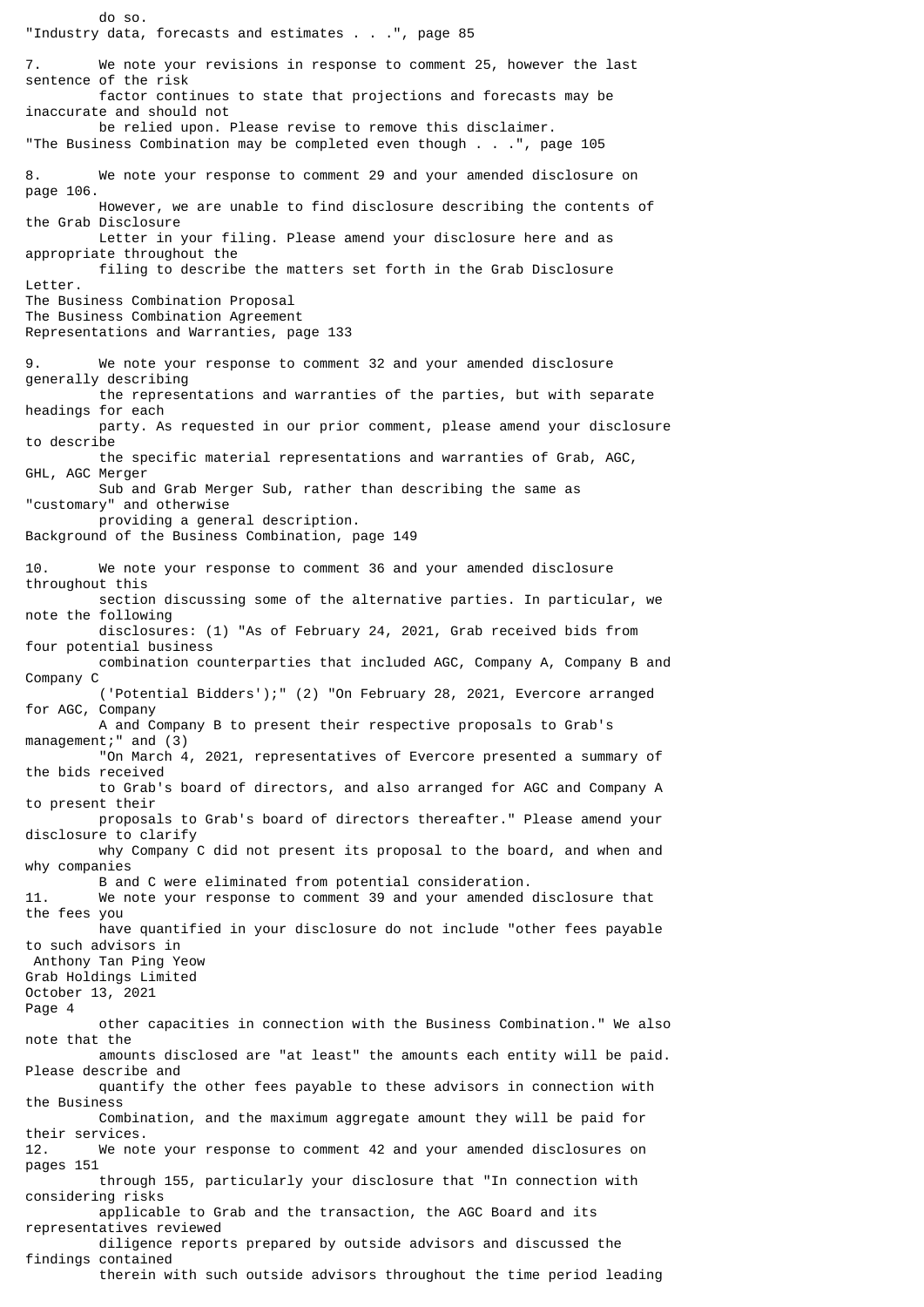up to approval of the Business Combination." Please identify the "outside advisors" referenced in this disclosure, and tell us whether their diligence reports were reports materially related to the transaction. 13. We note your response to comment 43 and your amended disclosure on page 155. However, your amended disclosure is not completely responsive to our comment. While you specifically describe the considerations by the AGC board with respect to Grab's large addressable market in Southeast Asia, you describe the other issues discussed at these meetings generally. Please amend your disclosure to expand upon the various matters discussed and considered by the AGC board between March 5, 2021 and the time of the AGC Board approval of the Business Combination Agreement, including the specific financial, tax, intellectual property, technology, regulatory, litigation, corporate (including material contracts), and labor and employment matters considered by the board. Your disclosure should address the specifics discussed at each meeting, rather than provide a general discussion of what happened at these meetings overall. Additionally, where you discuss these matters, please describe the negotiations related to these matters, including what in particular was discussed, each party's position on such issues, and how you reached agreement on the final terms. Make conforming changes throughout this section. 14. Please expand your disclosure regarding the April 3, 2021 discussion between Grab and AGC to disclose the feedback received from certain prospective PIPE investors and how it impacted the pricing negotiations. AGC's Board of Directors' Reasons for the Approval . . ., page 158 15. We note your revisions in response to comment 46. Please revise to list all companies used in the comparable companies analysis, the multiples for each company in the analysis as well as the financial data used to derive such multiples, and explain how this analysis was applied to determine the valuation for each of Grab's segments. Please disclose the selection criteria and how you considered different factors such as stage of FirstName LastNameAnthony Tan Ping Yeow life cycle and financial leverage when selecting the comparable companies. Please Comapany NameGrab disclose whetherHoldings Limitedmeeting the selection criteria were excluded from the any companies Octoberanalysis. 13, 2021 Page 4 FirstName LastName Anthony Tan Ping Yeow FirstName LastNameAnthony Tan Ping Yeow Grab Holdings Limited Comapany October 13,NameGrab 2021 Holdings Limited October Page 5 13, 2021 Page 5 FirstName LastName Certain Prospective Operational and Financial Information, page 162 16. We note your response to comment 48; however, it is unclear how your revenue recognition reassessment related to the OVO points program impacted your projections for the financial services segment. Please tell us what consideration your management has given to updating or correcting these projections to present investors with current and reliable disclosure about Grab's prospective financial performance.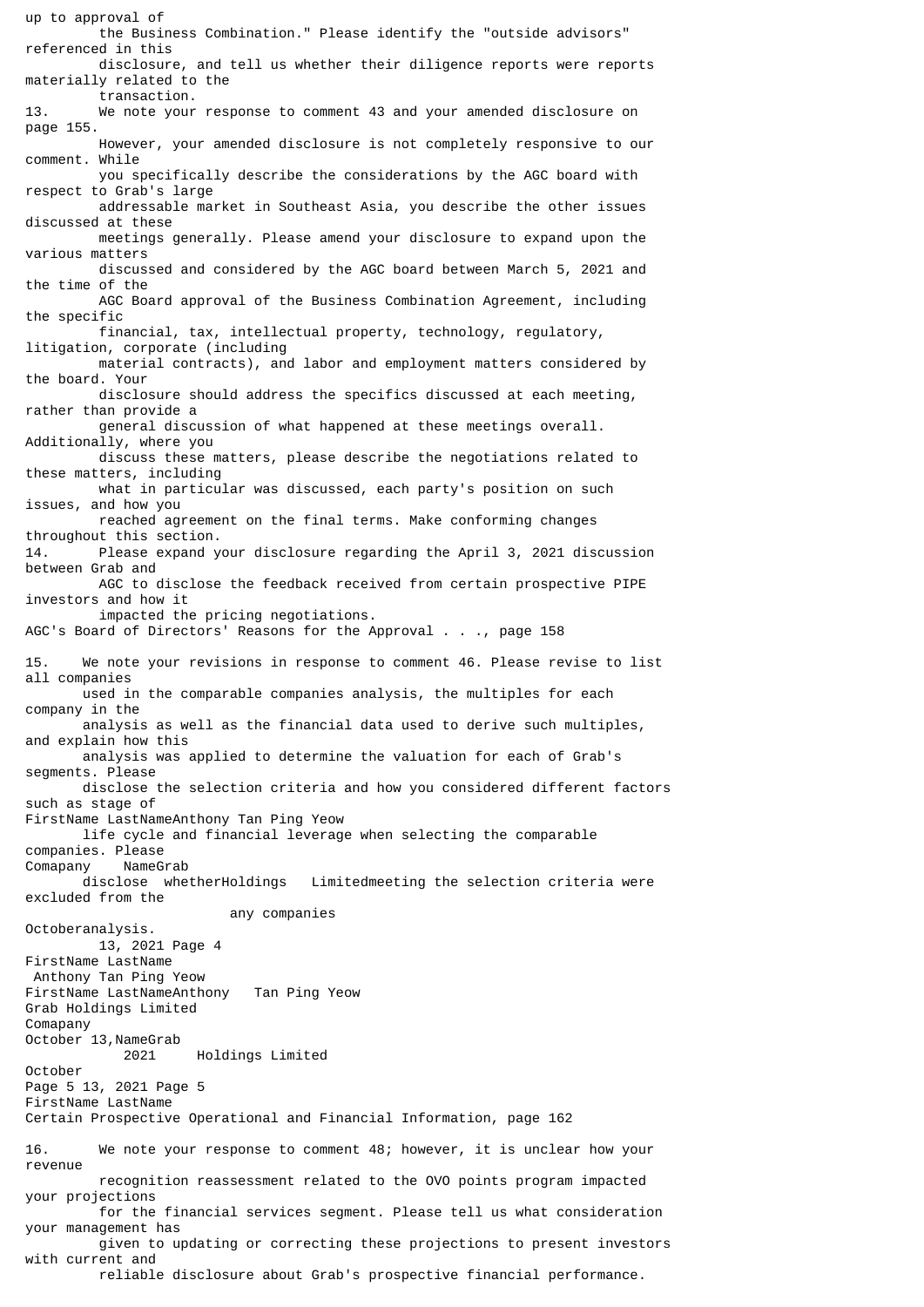17. As a related matter, we note your amended disclosure on page 166, including that "given the evolving situation with respect to the Delta variant and the unknown impact of possible additional variants . . . Grab is not updating the Projections for 2021, 2022 and 2023 at a segment level, nor is Grab updating the Projections for Contribution Profit for 2021, 2022 and 2023, and as such, Projections at a segment level and for Contribution Profit should no longer be relied upon." Please amend your disclosure to clarify why management was able to update the projections for GMV, Adjusted Net Revenue, and EBITDA, but not for segment level projections or projections for Contribution Profit. In your discussion, please provide disclosure about management's current views on the updated projections and the company's ability to meet these projections, and disclose whether and how the updated projections and lack of reliability of the former projections impacted management's recommendation in favor of the business combination. Please also disclose the material assumptions that were relied upon in updating the projections for GMV, Adjusted Net Revenue, and EBITDA, including those related to the COVID-19 pandemic, and provide additional detail regarding the process undertaken to formulate these particular assumptions, such as the parties involved and the sources relied upon. 18. We note your response to comment 49 and your amended disclosure in the narrative discussion and footnotes to the table on page 163. However, your presentation is still unclear. To provide meaningful clarity for investors, please present the Pre-Interco and segment data in a standalone table, or tell us why you are presenting it in a footnote. In your narrative disclosure, please clarify for investors why you are presenting Pre- InterCo data and disclose how Pre-InterCo segment data helps to show the extent to which Grab's offerings are in use across the Grab platform and ecosystem. 19. It appears your EBITDA projection includes adjustments which are beyond those which are typical in calculating EBITDA, and differs from your non-IFRS EBITDA calculation. Please revise your EBITDA projection title, here and elsewhere where shown, so as not to be confused with EBITDA as typically calculated. The Governing Documents Proposal, page 174 20. Please revise to describe the reasons for the amendments to the governing documents and the general effects upon the rights of existing holders. Grab's Business, page 230 21. We note that you present financial information and other operational information Anthony Tan Ping Yeow Grab Holdings Limited October 13, 2021 Page 6 throughout your filing. In many cases you provide a description of the financial information prepared in accordance with IFRS as issued by the IASB that is followed by charts and graphs that depict other operational information, including metrics. Please revise your discussion of financial information throughout your filing so it is presented in a way that is balanced when compared to your presentation of other operational information, such that metrics and the discussions of operational information enhances your discussions of financial information prepared in accordance with IFRS as issued by the IASB. Our Business Model, page 255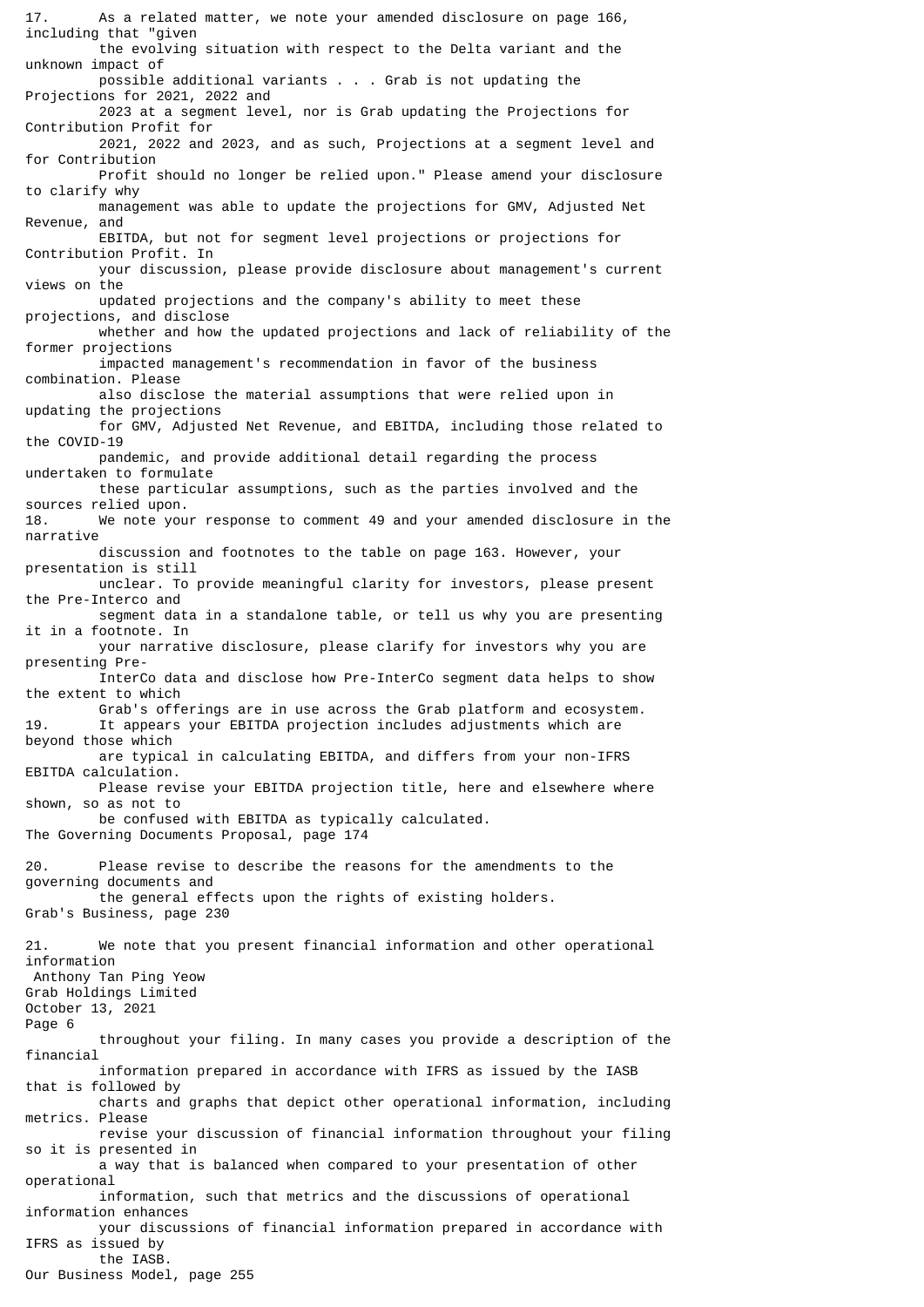22. Please tell us and revise your graphical illustrations of the economics of a typical deliveries order and a typical ride to illustrate how the figures correspond to the Gross Merchandise Value (GMV) and Gross Billings resulting from those transactions so that investors can more clearly understand how each of these measures is derived. 23. Please explain in detail the source of the information you gather to calculate your Gross Merchandise Value (GMV) and Gross Billings as metrics on both a consolidated and segment basis. Additionally, please tell us what information is shared with each party to your transactions, including, but not limited to the consumer, driver-partner and merchant partner.<br>24. We note We note your response to comment 73. Please tell us why you believe your illustrations are reflective of the size and distribution of incentives on a typical delivery order and mobility ride. In this regard, we note your illustration presents customer incentives as 20% and 29% of total incentives on delivery orders and mobility rides, respectively. However, your incentives disclosed on pages 315 and 317 appear to show customer incentives as ranging between 50% to 58% of total incentives for the most recent annual and interim periods. 25. In your example on page 256, please clarify how you arrived at a GMV of \$21.00, when the components listed add to \$22.20. Superapp Ecosystem with Strong Synergies Encourage consumers to use the Grab platform, page 259 26. We note your response to comment 70. Please revise to disclose your usage of incentives to encourage consumers' use of Grab's platform. GMV per Consumer by Cohort, Indexed to Year 1, page 260 FirstName LastNameAnthony Tan Ping Yeow 27. Please clarify your reference in the chart on page 260 to "Cohort GMV growth in 2020<br>Comapany NameGrab Comapany despite COVID Holdings impact." Limited It appears that this chart is references cohort growth indexed by Octoberyears, rather 13, 2021 than6 solely in 2020. Page FirstName LastName Anthony Tan Ping Yeow FirstName LastNameAnthony Tan Ping Yeow Grab Holdings Limited Comapany October 13,NameGrab 2021 Holdings Limited October Page 7 13, 2021 Page 7 FirstName LastName Legal Proceedings, page 276 28. We note your response to comment 60. With respect to your legal proceedings disclosure, please address the following: We note your disclosure that "We have been, and are currently, involved in a number of actions brought by government authorities and third parties, alleging violations of competition laws, consumer protection laws, data protection laws and other laws. We dispute any allegations of wrongdoing and intend to continue to defend ourselves vigorously in these matters" (emphasis added). However, you provide only one example of these actions. Please amend your disclosure to include a description of all of the material government and third party actions referenced in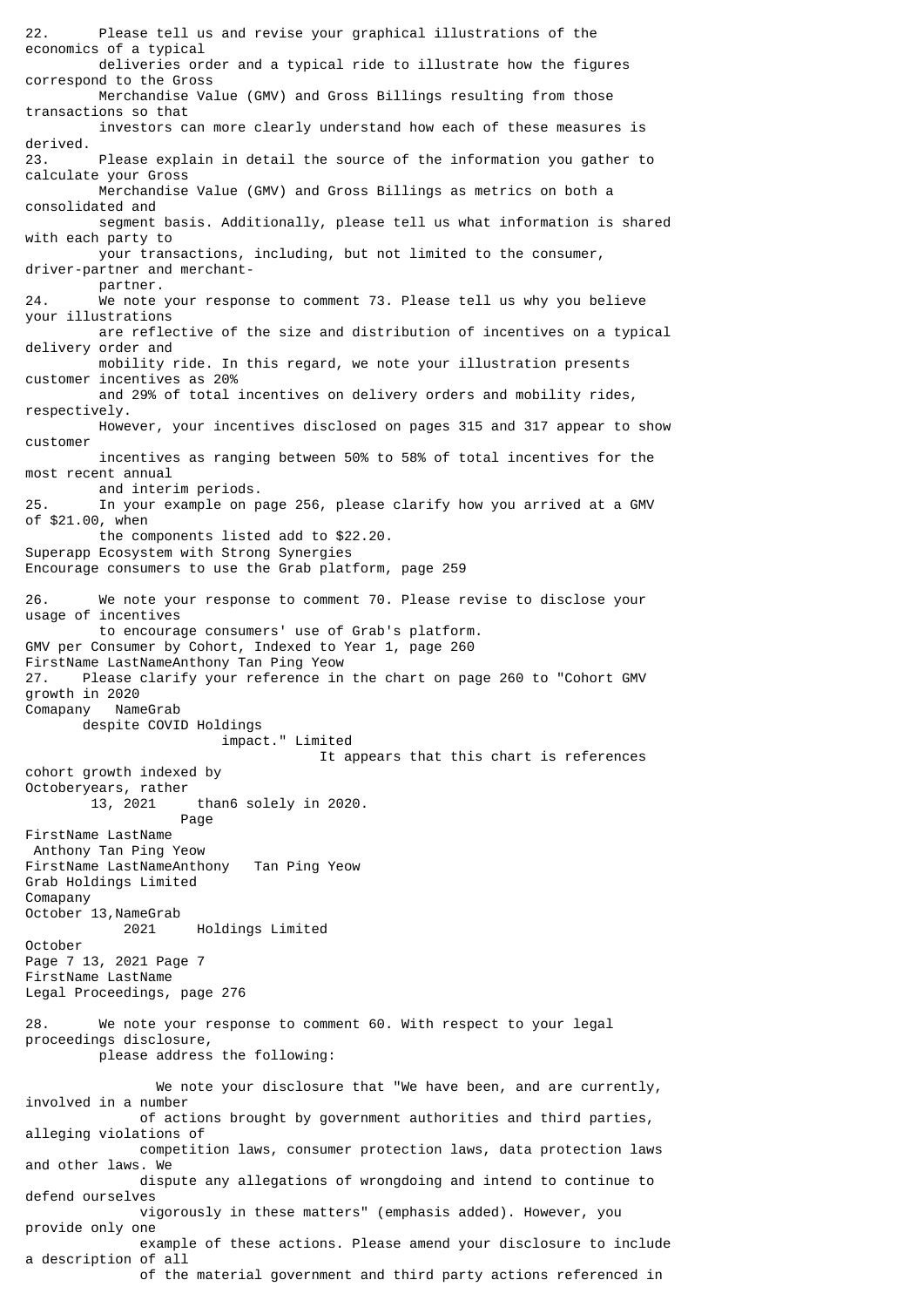your disclosure. Ensure that your disclosure for such proceedings explains the specific impact of an outcome or decision that is adverse to Grab. Provide a discussion of all of the material personal injury actions to which you are a party, rather than providing one example. Ensure that your disclosure for such proceedings explains the specific impact of an outcome or decision that is adverse to Grab. We note your disclosure that "We are currently involved in a number of . . . actions filed by individual driver-partners seeking damages for wrongful termination. In addition, we are also regularly subject to claims, lawsuits, arbitration proceedings, administrative actions, government investigations and other legal and regulatory proceedings seeking to hold us liable for the actions of independent contractors on our platform." Please amend your disclosure to provide a complete description of any material driver-partner and other actions referenced in your disclosure. Ensure that your disclosure for such proceedings explains the specific impact of an outcome or decision that is adverse to Grab. We note your disclosure that "In late 2018, a taxi driver filed a claim against a Thai regulator alleging that the Thai regulator omitted and neglected to perform its duties by allowing Grabtaxi (Thailand) Co., Ltd. to operate GrabCar. Grabtaxi Thailand is a co-defendant in this case. The case is still pending." Please describe the specific impact of an outcome or decision in this matter that is adverse to Grab. Corporate Structure, page 280 29. Please revise the corporate structure diagram here and in the Summary to indicate the jurisdiction of incorporation for the entities in the diagram, and to separately indicate ownership interests that are direct versus ownership interests that are through contractual arrangements. Please increase the font so that the diagram is legible. Please also supplementally confirm that there are no restrictions on foreign investment or ownership Anthony Tan Ping Yeow FirstName LastNameAnthony Tan Ping Yeow Grab Holdings Limited Comapany October 13,NameGrab 2021 Holdings Limited October Page 8 13, 2021 Page 8 FirstName LastName in the other Southeast Asia regions, such as Singapore and Malaysia, that require you to conduct business through consolidated affiliated entities. 30. We note your responses to comments 10 and 26, and your amended disclosure generally describing your agreements with your operating companies here and in your Organizational Structure disclosure on page 32. Your amended disclosure describes generally the types of agreements Grab has entered into to control and operate its consolidated affiliated entities. Please amend your disclosure to describe the specific agreements, including material terms and parties thereto, for each of Grab's material consolidated affiliated entities. In this regard, while you specifically describe some of the agreements Grab has entered into to control these entities in the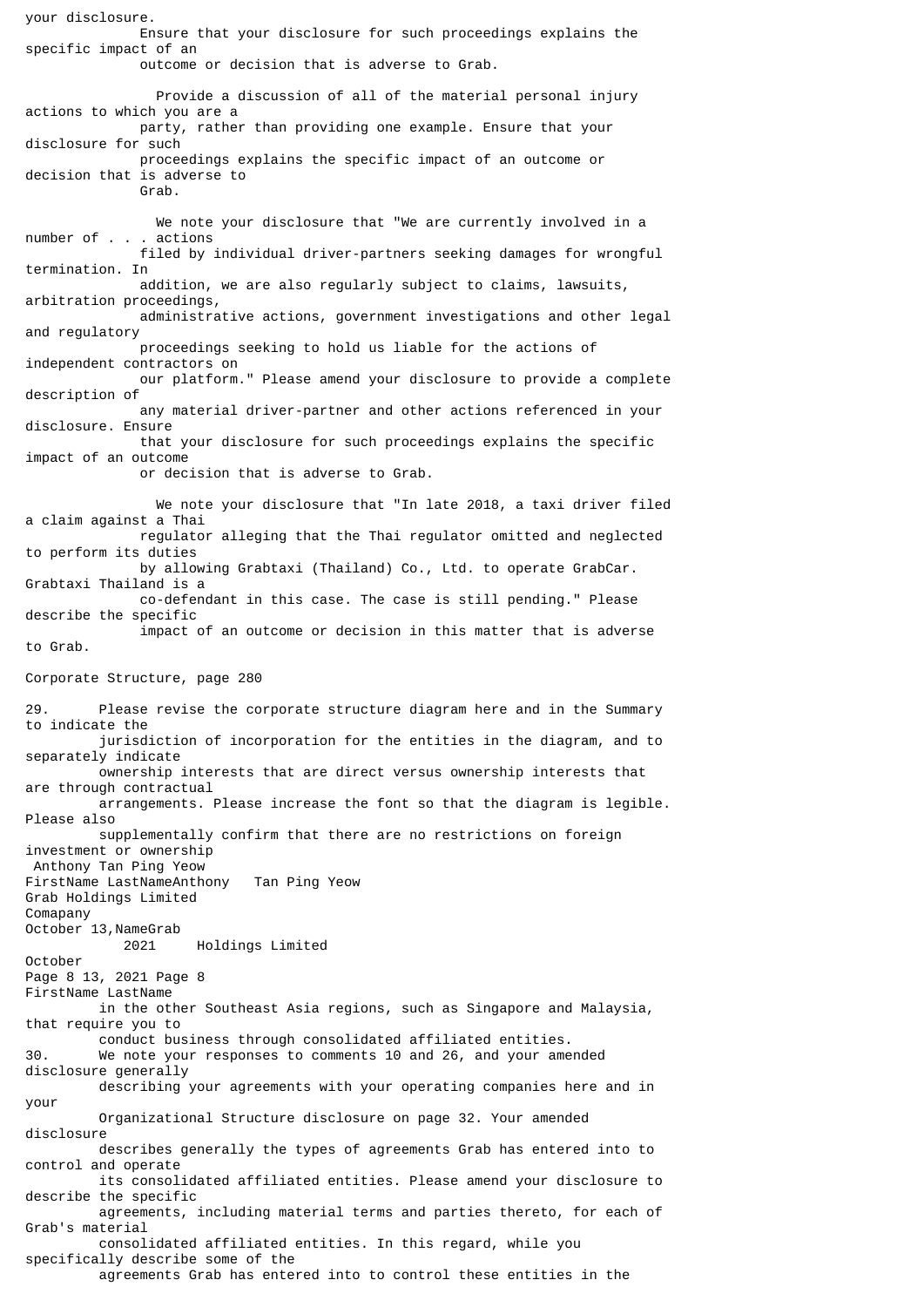relevant geographical market, we were unable to find a description of the other material agreements. Finally, please file these agreements as exhibits to your registration statement, as well as any other material agreements giving Grab control of its operations in Thailand, Indonesia, Vietnam, and the Philippines. Regulatory Environment, page 284 31. We note your response to comment 61, including that you have amended the disclosure in this section to identify the material effects of the regulations discussed on your business. However, it appears that your amended disclosure merely states that the company is "subject to" the relevant regulations. Please amend your disclosure to provide a more detailed discussion of the material effects of non-compliance with the relevant regulations on your business. Please also amend your disclosure to provide, as you do in your response, that "except as disclosed, it believes it is in material compliance with the referenced regulations and there is not currently a known material risk of noncompliance." Grab Management's Discussion and Analysis, page 305 32. We note that you have presented separate discussions of your Results of Operations, Key Non-IFRS Financial Measures and your Key Operating Metrics on both a consolidated and segment basis. We further note that unlike your discussion of the information presented in your primary financial statements prepared under IFRS as issued by the IASB, your separate discussions of Key Non-IFRS Financial Measures and Key Operating Metrics include extensive charts and graphs that do not appear to focus on or supplement the information presented in your primary financial statements on either a consolidated or segment basis. Please revise your presentation of Key Non-IFRS Financial Measures and Key Operating Metrics so that this information enhances an understanding of the information presented in your primary financial statements. Refer to Instruction 2 to Item 5 of Form 20-F. Financial and Operational Highlights, page 306 33. We note your response to comment 66 and your amended disclosure throughout the filing; however, your amended disclosure and response are not completely responsive to our Anthony Tan Ping Yeow Grab Holdings Limited October 13, 2021 Page 9 comment. Please disclose the MTUs for each segment in the financial periods presented so that investors are aware of the trend in each segment, or tell us why you do not believe you are required to do so. Make conforming changes to your disclosure on page 341. 34. We note your response to comment 69. Please address each of the following. We note that your definition of Gross Billings describes it as being the total dollar value attributable to Grab from each transaction. Please explain how this amount is measured and what you mean when you state that it is attributable to Grab. We have considered your response with respect to your conclusion that Adjusted Net Sales is now a metric and continue to be unclear about the basis for your conclusion. Accordingly, we believe you should remove your disclosures of

Adjusted Net Sales.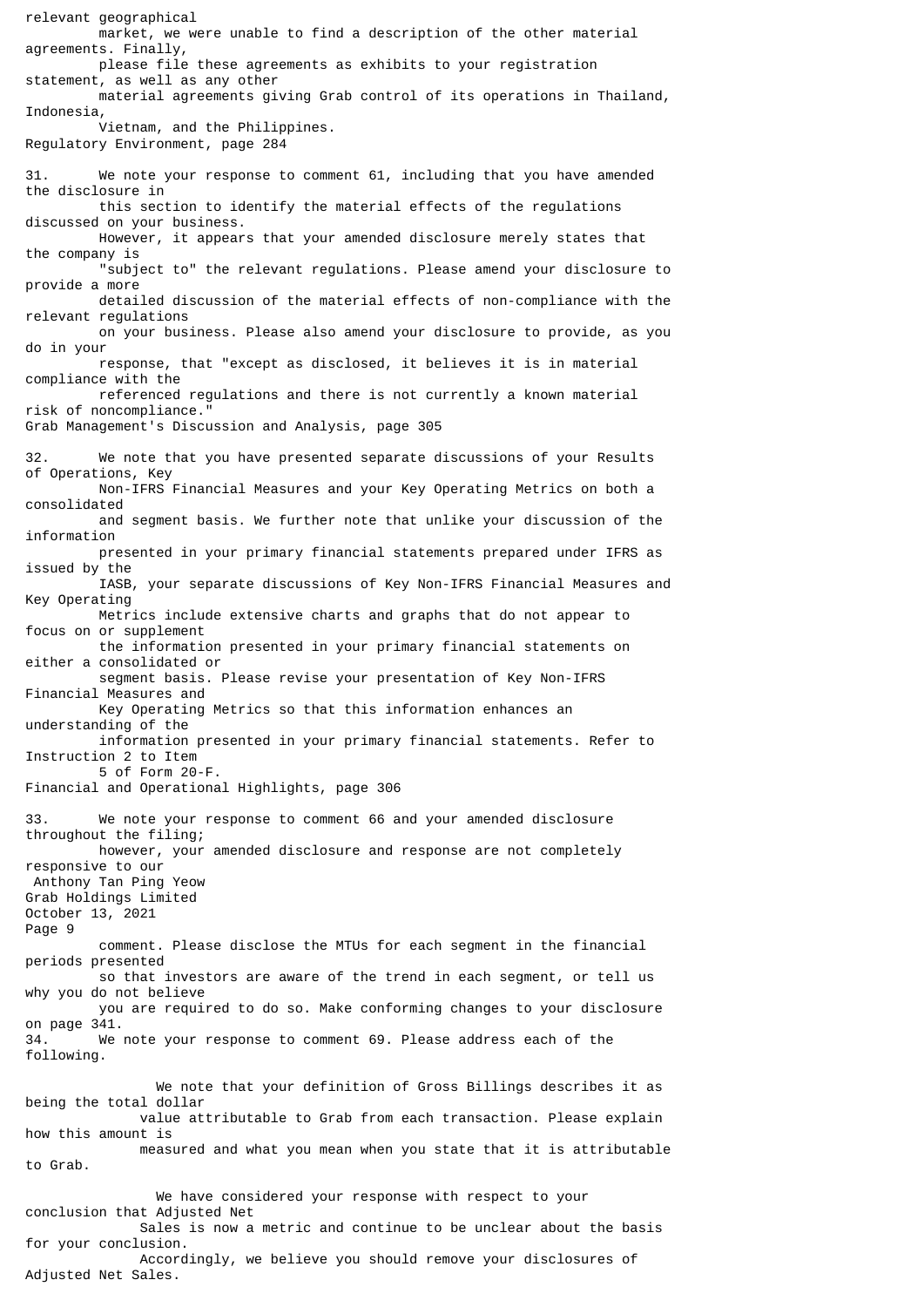Refer to Question 100.04 of the staff s Compliance and Disclosure Interpretations on Non-GAAP Financial Measures and Rule 100(b) of Regulation G. Our ability to continue to optimize driver- and merchant-partner and consumer incentives, page 309 35. We note your response to comment 74 and your amended disclosure that "in 2019, incentives accounted for \$2.1 billion (24% of GMV) across mobility and deliveries segment whereas in the first half of 2021, this number dropped to \$668 million (13% of GMV)." Please provide the same data for fiscal 2020. Comparison of the Six Months Ended June 30, 2021 and 2020 Revenue Mobility revenue, page 313 36. We note your response to Comment 75. Please provide similar discussion to quantify the impacts to your results from your different offerings included within your Mobility segment for the six months ended June 30, 2021 and 2020. Comparison of the Years Ended December 31, 2020 and 2019 Net finance costs, page 317 37. We note your response to comment 76. Please further revise your disclosure here, and for the interim periods presented, to discuss the extent of your convertible redeemable preference share issuances for the periods presented and quantify the related impacts to your Finance costs. Liquidity and Capital Resources, page 327 FirstName LastNameAnthony Tan Ping Yeow 38. We note you provide a discussion of your cash flows for the six months ended June 30, Comapany 2021NameGrab and 2020. Holdings Limited Please provide similar discussion for all periods presented in your Octoberfiling. Refer 13, 2021 to Item 9 5 of Form 20-F. FirstName LastName Anthony Tan Ping Yeow FirstName LastNameAnthony Tan Ping Yeow Grab Holdings Limited Comapany October 13,NameGrab 2021 Holdings Limited October Page 10 13, 2021 Page 10 FirstName LastName Unaudited Pro Forma Condensed Combined Financial Information Description of the Business Combination, page 342 39. Please revise to show here, and elsewhere that you present this information, the potential impact of redemptions on the per share value of the shares owned by non-redeeming shareholders by including a sensitivity analysis that shows minimum, maximum and interim redemption levels. 40. We note your response to prior comment 77 and we reissue the comment. Please include disclosure in this section discussing the effective underwriting fee on a percentage basis for shares at each redemption level. Beneficial Ownership of Securities, page 367 41. We note your response to comment 82 including that SB Investment Advisers (UK) SBIA UK ) has been appointed as the alternative investment fund manager of SVF Investments (UK) Limited, and investment and divestment decisions for securities held by SVF Investments (UK) Limited are made by the investment committee of SBIA UK which has three voting members. Please amend your disclosure to